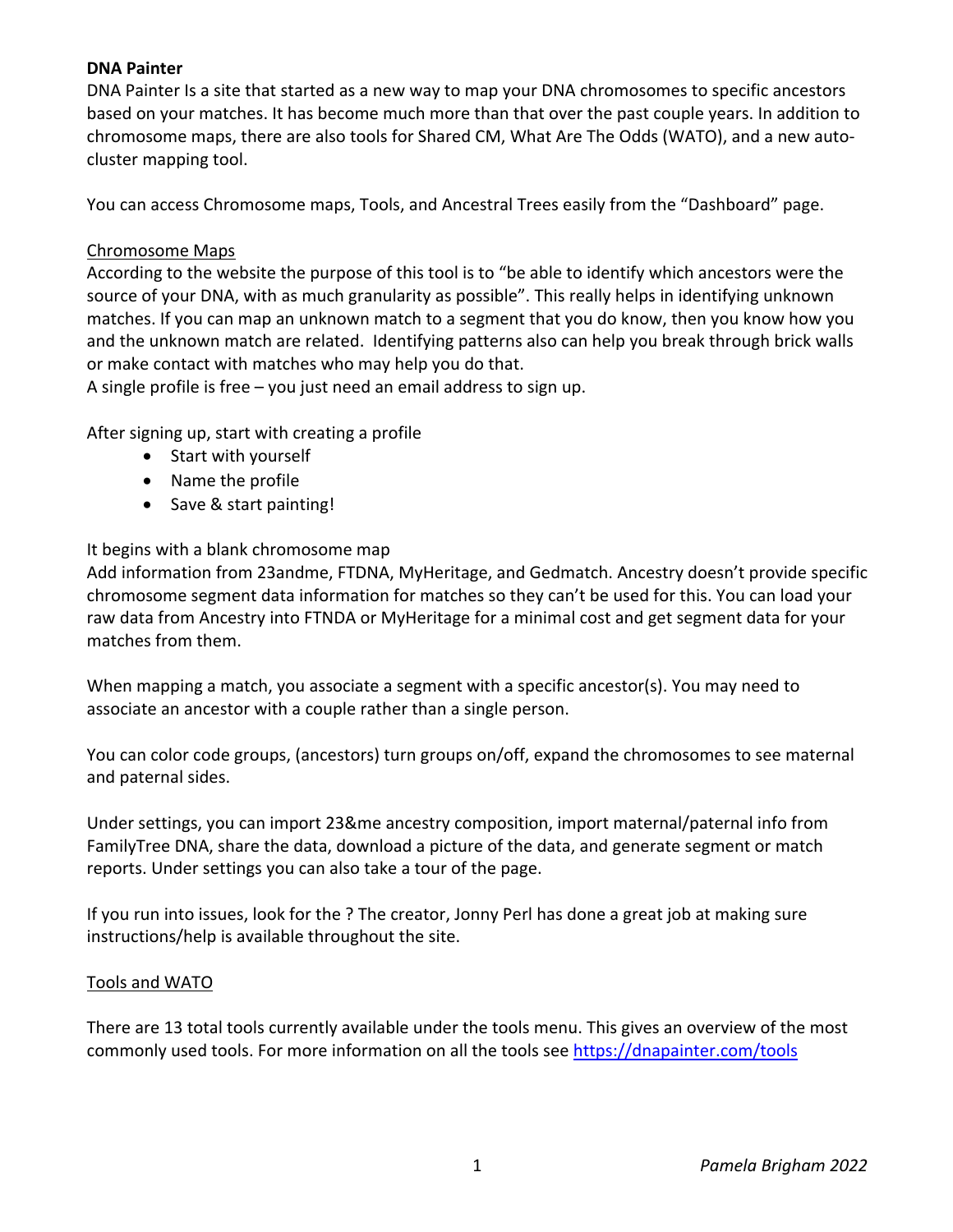# **What Are The Odds (WATO) v2?**

This tool allows you to estimate how someone is related to a group of people with a known common ancestor. You need a match that you don't know how you are related and a group of people that also match that person that you do know how they are related to each other. The tool guides you through creating a family tree for the people you do know and then based on the shared CM for the unknown person estimates odds in how you are related. You can now create a family tree easily by uploading a GEDCOM.

### **Shared CM Tool**

If you know how many centimorgans (CMs) you share with someone this tool gives you relationship probabilities based on the shared CM. You'll also see a chart to see how you might be related based on shared CM. Simply enter the # of shared CM in the box and see what the probabilities are.

### **AutoCluster Tool**

This tool allows you to map your cluster matches to a chromosome map. This tool makes it easier to see how the clusters fit on a chromosome map. If you know how you're related to a match in a cluster then you can identify that match and cluster more easily on the chromosome map which can help you break through brick walls.

### Ancestral Trees

This tool is a great way to visualize your ancestors and plot potential genetic relationships. Upload a GEDCOM to start.

Mark ancestors that you've confirmed a genetic relation to based on other matches. Click on a person and select "Mark as a genetic ancestor". You can also edit the person or delete them.

When you edit a person, you can add notes as well. You can add names of matches here. Change palette coloring as you'd like.

Use the DNA filters to see your X-DNA line, your mitochondrial DNA Line or all the ancestors you've confirmed as genetic relatives.

You can now view the tree in a tree, fan, or text format. You can also color code your tree based on dimensions such as "Age at Death", or "Western Zodiac Sign". You can create your own dimension based on data in your family tree.

If you get lost go back to your dashboard and scroll down. You can click on a link to the help section.

There are a number of YouTube video that provide excellent instruction for using the tool.

## Help Resources

DNA Painter Help Page: https://dnapainter.com/help

Jonny Perl: An introduction to DNA Painter: https://familytreewebinars.com/download.php?webinar\_id=955